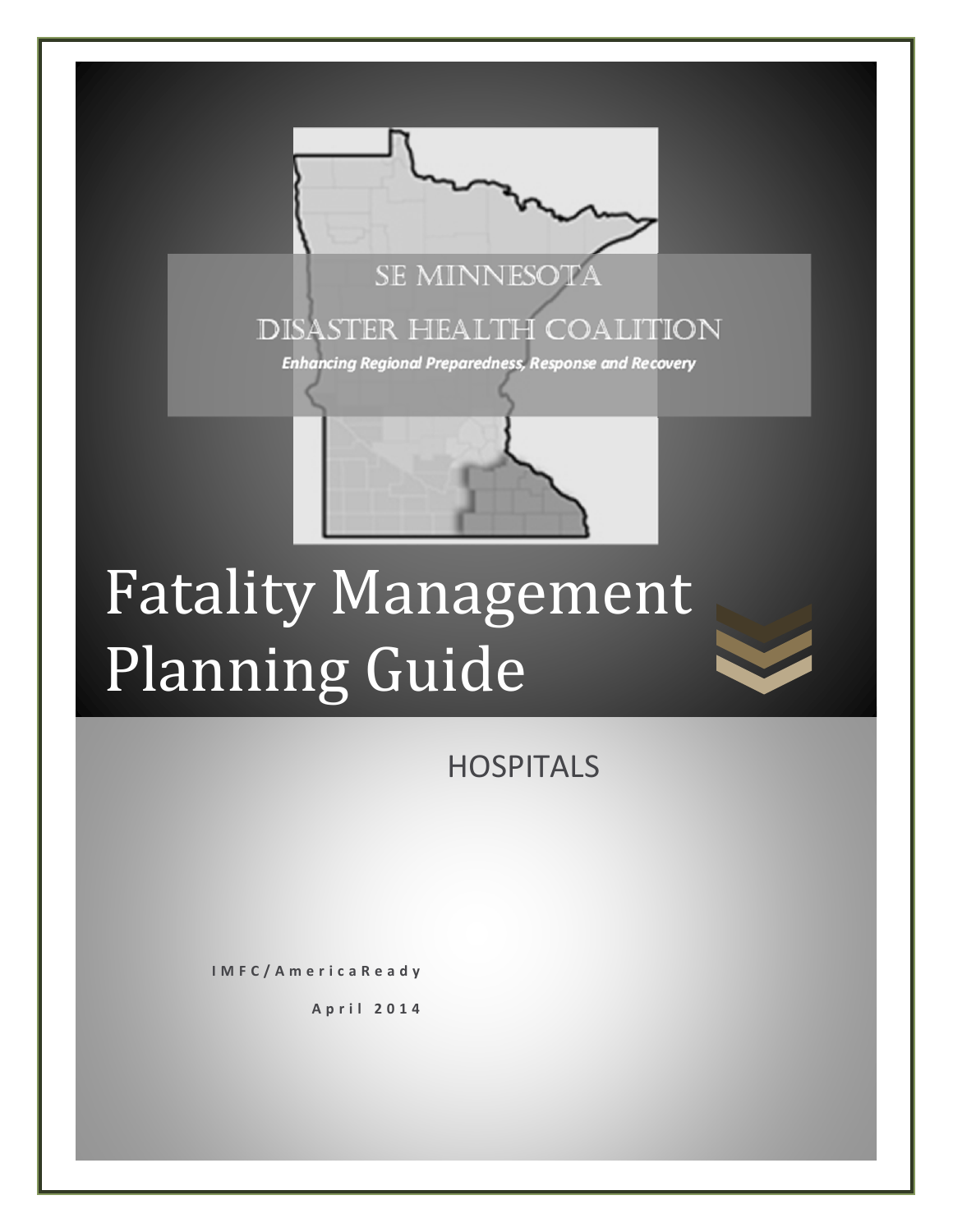# TABLE OF CONTENTS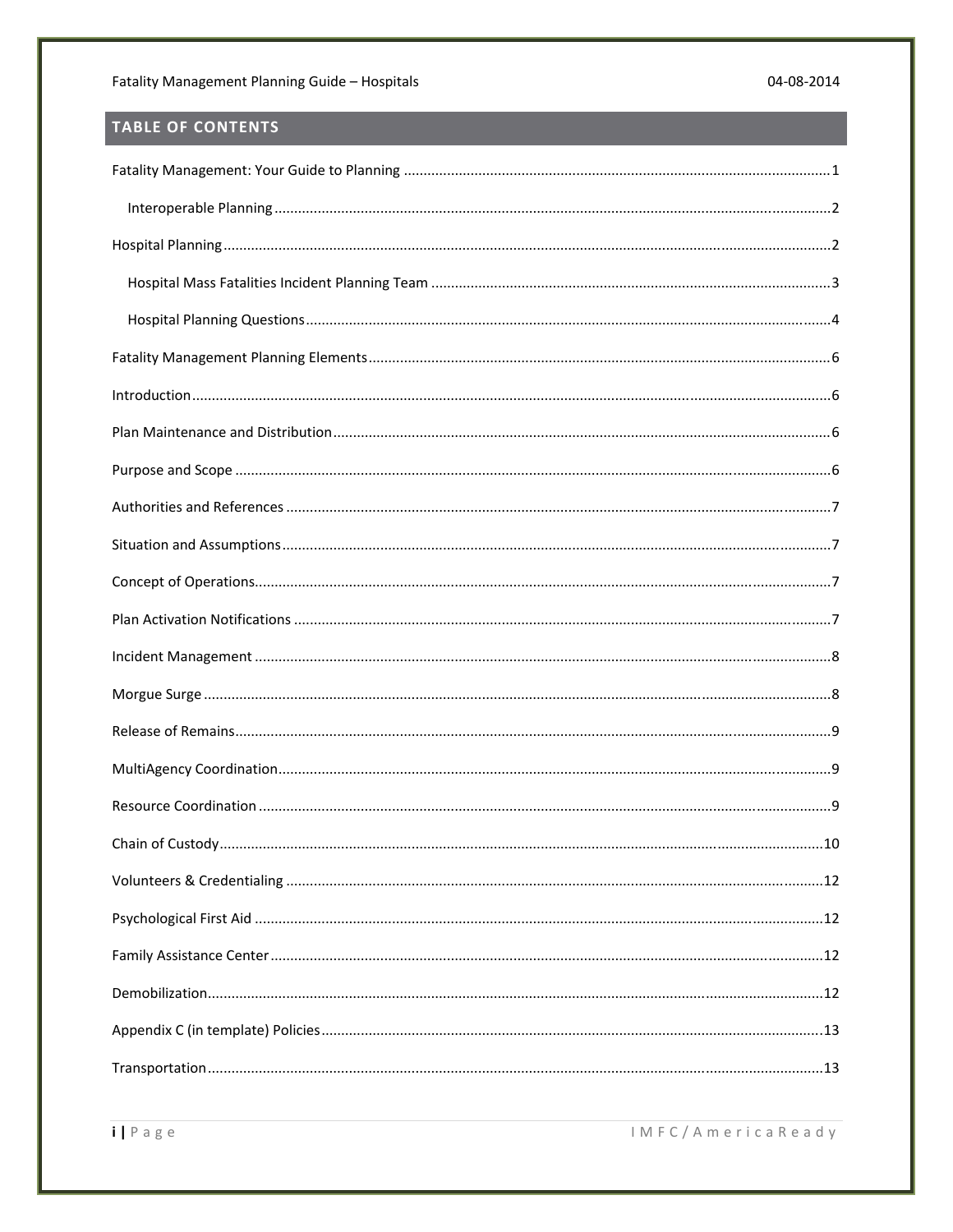| Fatality Management Planning Guide - Hospitals | 04-08-2014 |
|------------------------------------------------|------------|
|                                                |            |
|                                                |            |
|                                                |            |
|                                                |            |
|                                                |            |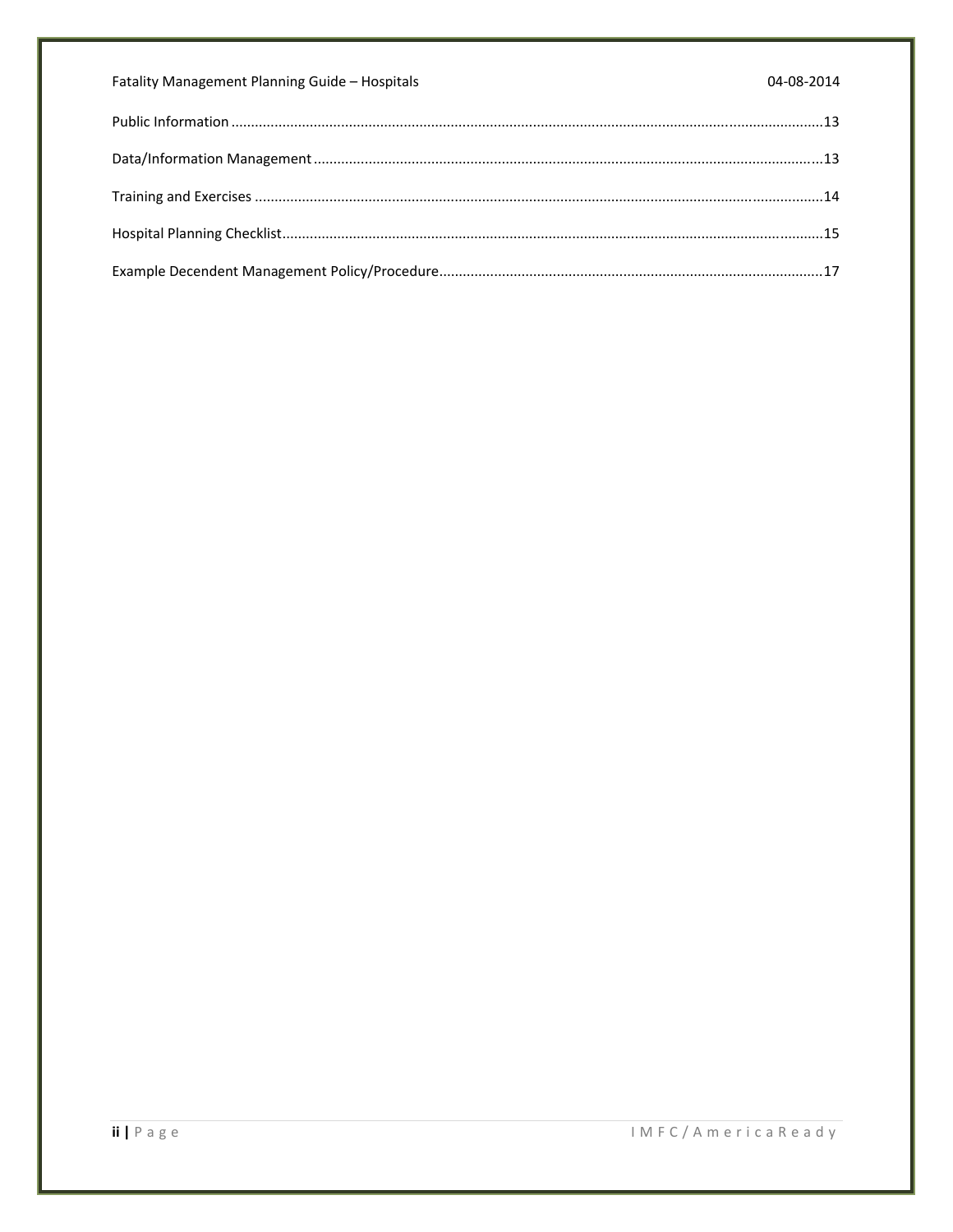#### **FATALITY MANAGEMENT: YOUR GUIDE TO PLANNING**

Welcome to the planning guide for fatality management. In this document, you will find all the necessary tools to develop and/or update your fatality management plan.

This guide is designed with a basic set of planning elements and a planning template that every fatality management plan should include. Each planning element includes a short description and, in most cases, a sample section that can be used in your plan development. The rest of the planning will be up to your planning team and the individual needs of your facility.

A planning template is attached at the end of the guide for your use. Each template contains the elements that are critical to your particular planning efforts. The remaining planning elements found in this guide are for educational purposes and to increase the level of understanding of fatality management planning from a community perspective.

The primary objectives to developing a fatality management plan includes the following but is not limited to:

- To ready your facility for managing a mass fatalities incident
- To identify decedent operational areas, the stakeholders and organizations responsible for these operational areas, and develop a plan for providing and for coordinating operational activities
- To specify the command and control structure, who will activate the plan, and criteria for levels of activation
- To provide logistics information that enables readiness and scalability
	- o Supplies and equipment
	- o Staffing requirements
	- o Facility requirements
- To provide information on infection and other health and safety threats; fatality management information systems, pandemic influenza considerations, security requirements; family, cultural and religious considerations; and staff and volunteer management
- To describe how the plan will be exercised, updated and maintained

**1 |** Page IMFC/AmericaReady

SE Minnesota Disaster Health Coalition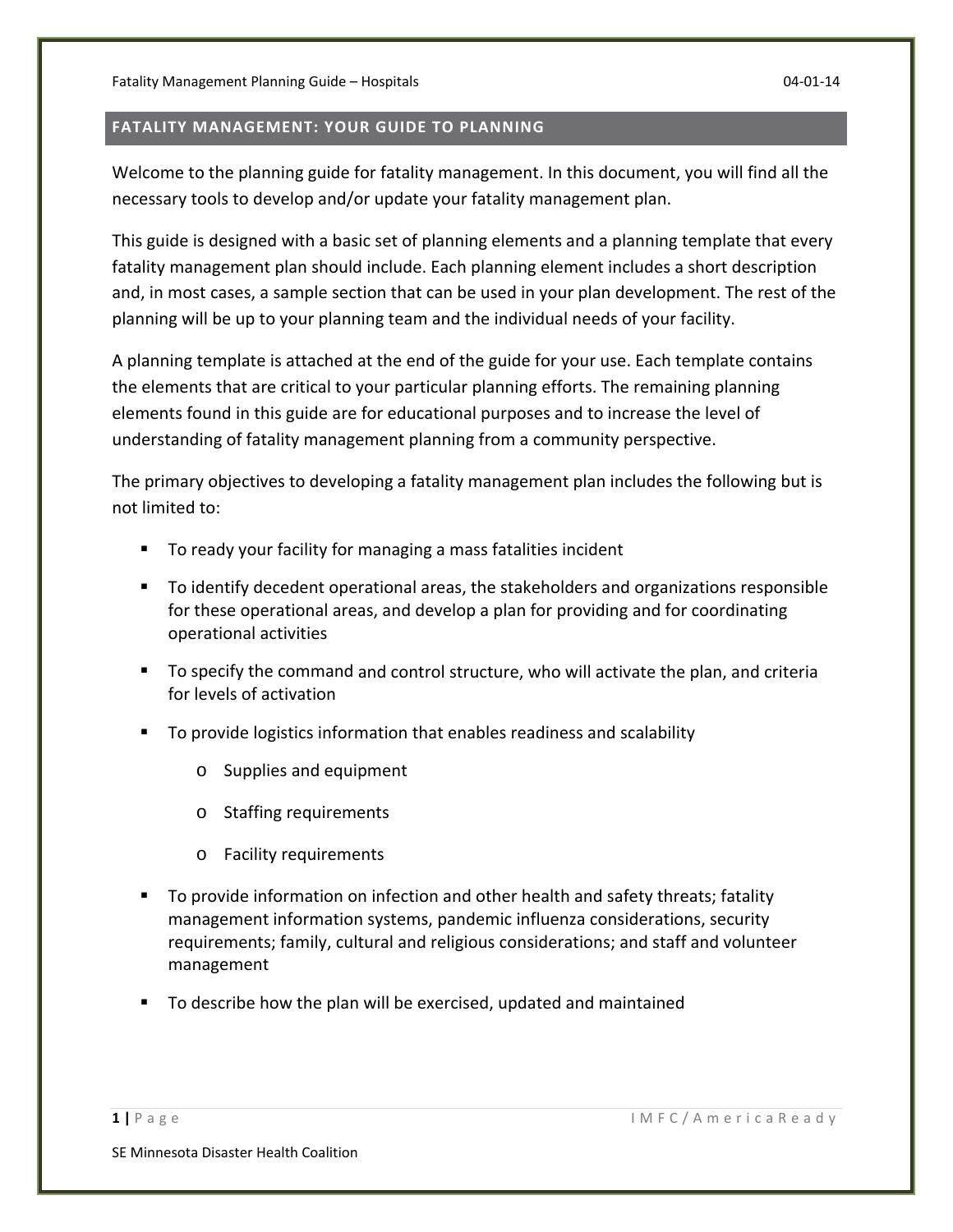#### INTEROPERABLE PLANNING

Fatality management plans cannot be developed without considerations for other existing plans from emergency management, public health, hospitals, and the like. Every department, agency, organization or facility with a role in emergency planning will also have a seat at the planning table for fatality management.

Your fatality management plan should describe the relationship to other emergency plans. Begin by identifying other existing plans. Determine how the fatality management plan relates to the other emergency plans. Then consider creating an organizational chart to illustrate how the plans relate to each other.

#### **Plan Response Time and Managing Expectations**

A fatality management plan addresses mass fatalities incidents that occur both with and without warning and during on-duty or off-duty hours. When determining plan performance expectations or expected response time, determine what operations for which you want to specify response time and the many organizations involved in those operations. Some of the organizations may already have specified response times in their existing plans and protocols for their area of responsibility.

#### **HOSPITAL PLANNING**

In addition to all the basic planning elements, this guide contains items that are specific to fatality management planning in a hospital setting. Inclusion of the basic elements and coordinating with external fatality management planning efforts will help to ensure that hospital fatality management plans are consistent with external plans.

In a mass fatalities Incident, hospitals will likely be alerted and notified about the incident by either the on‐scene incident command or the medical examiner. This early warning enables the hospitals to prepare for multiple patients, begin the process of standing up any alternate care centers or request additional anticipated resources.

The hospitals are responsible for the following:

- Triage, treatment, and support non-fatal casualties at their facility
- Dissemination of information to victims' families in collaboration with a community Family Assistance Center
- Storage of remains, if appropriate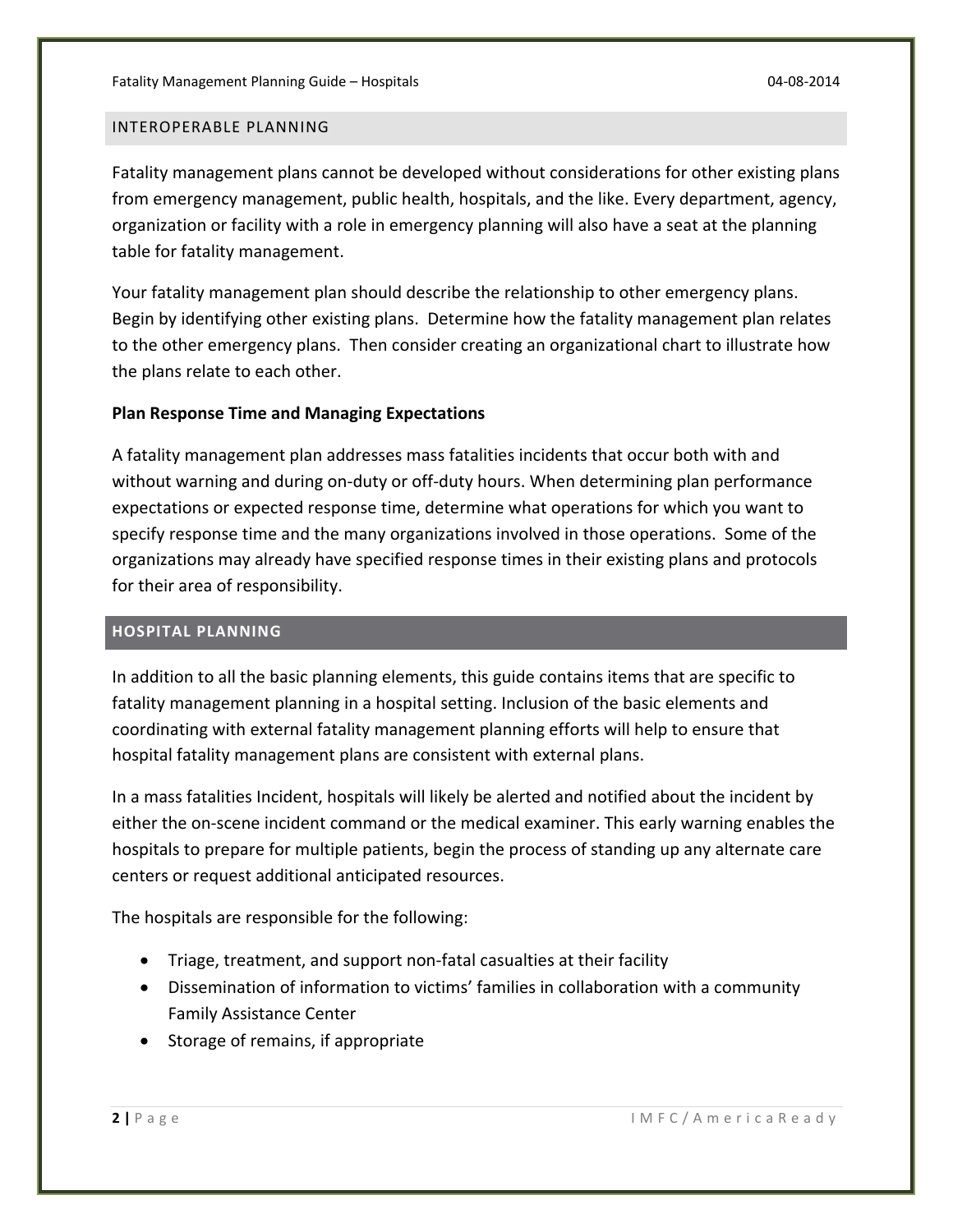Work closely with the local Emergency Medical Services, Emergency Management Agency and the medical examiner to help track patients and fatalities

*If any part of the mass fatalities infrastructure—remains recovery, Victim Identification Center, family assistance, public information, and the vital records system—is not prepared and able to carry out its critical function, the entire fatality management infrastructure will be negatively impacted.* 

#### HOSPITAL MASS FATALITIES INCIDENT PLANNING TEAM

The team is responsible for initial organization and plan development. Consider 1: How the list below might be expanded or organized so that specific steps are included, and 2: How the team might organize the tasks.

- 1. Initial organization, fact‐finding, resource evaluation (including staff)
	- a. Which staff will need to be involved?
	- b. What are the resources for gathering information?
	- c. What supplies, equipment and staffing are on hand at this time that will be used during a response to a mass fatalities incident? What supplies, equipment, and staffing are needed?

# 2. Coordination with community partners

- a. Who will be involved?
- b. What is the best method to communicate with community partners?
- 3. Fatality management plan development
	- a. Who is responsible?
	- b. What is the timeline?
	- c. Who will the mass fatalities plan/annex be shared with?
- 4. Develop procedures for:
	- a. Decedent identification and tracking
		- What are the key elements of a tracking system?
		- What is the procedure for next of kin notification?
	- b. Decedent storage
		- What will you include in a decedent storage procedure/SOP?
	- c. Decedent transportation
		- How will remains be transported?
		- How will communications for transportation be coordinated?
	- d. Personal belongings preparation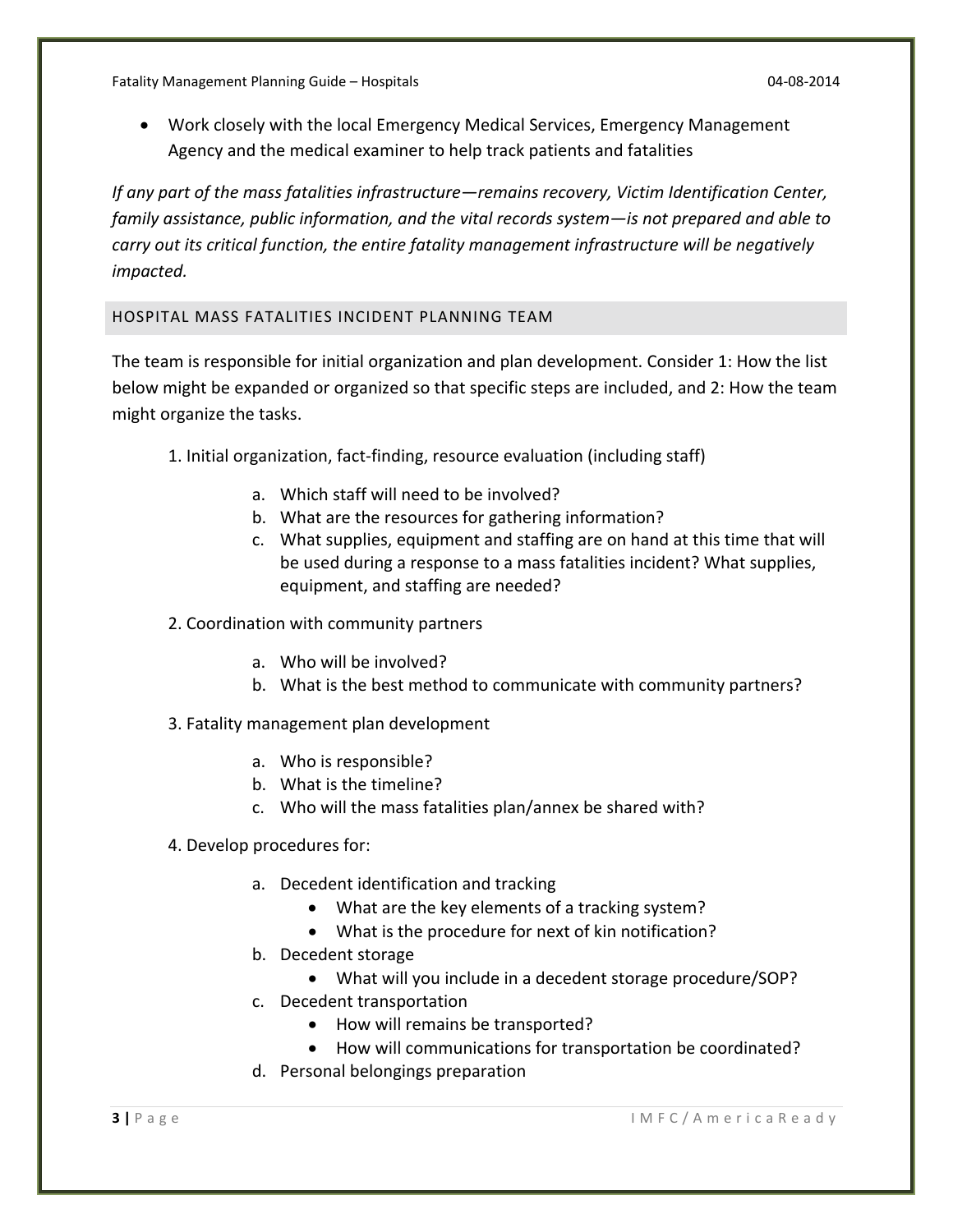- Identified with next of kin
- Identified without next of kin (or abandoned)
- Unidentified decedent
- e. Death certificate processing
	- Is there need for an expedited process?
- f. Body preparation
	- Sheeting or wrapping
	- Decontamination, if needed
	- Identifying documentation
	- Other documentation
- g. Other procedures that need to be developed?
- 5. Assessing current morgue capacity
- 6. Options for surge capacity
	- h. In‐house
	- i. In the community
	- j. Commercially available secondary systems
- 7. Coordination of staff training on mass fatality incidents
	- a. Who is responsible?
	- b. Task: write a training schedule for staff
- 8. Coordination of exercises for mass fatality incidents

# HOSPITAL PLANNING QUESTIONS

Planning is all about preparing for an outcome to a given situation. A disaster plan is designed to help us know the *how*, *who*, *what*, *when*, and *where* if we should have to respond. Plans are supposed to provide the answers on how we will respond, who will respond, what will be needed to respond, when will certain activities take place, and where will get the resources we need to respond. Fatality management planning has its own set of questions that also help further refine your plan. Utilize these questions and this information in this guide to help ensure your plan contains all of the necessary information your facility needs to respond to a mass fatalities incident.

- 1. What are the management priorities of your organization for handling remains? What key assumptions are these priorities based upon?
- 2. Does your organization have a written fatality management plan in place? If so, who has the authority to activate these plans and/or procedures, and have you trained to the plan?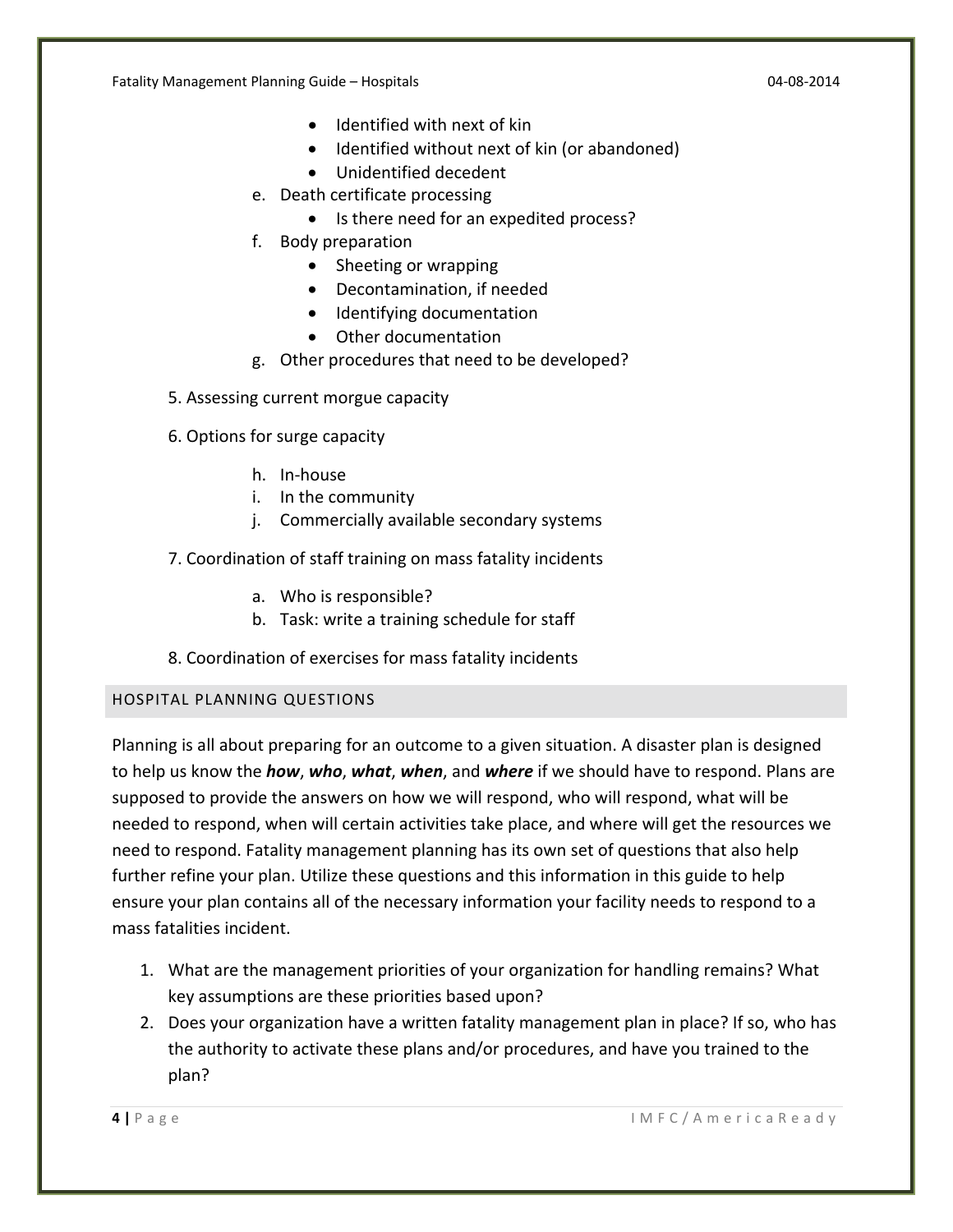- 3. Do you have staff and resources identified that will be dedicated to mass fatalities incident management?
- 4. What are the possible bottlenecks in the procedures for processing remains? Have any solutions been developed and/or implemented to mitigate these issues?
- 5. What is the capacity of your morgue? Do you have alternate on-site and off-site surge morgue capacity? Do you have memoranda of understanding in place (if applicable)?
- 6. Do you have staff and resources identified that will be dedicated to surge morgue management?
- 7. To what extent can technology assist with the processing of remains?
- 8. What legal hurdles, if any, does your organization or jurisdiction face when executing your fatality management plan? How will your organization and jurisdiction deal with them to ensure that the processing of remains is not delayed or otherwise stalled by legal matters?
- 9. What reputation management issues could arise if your facility does not adequately manage a mass fatalities incident? Do you have a public Information Plan in place at your facility that can be used in a mass fatalities incident? If so, does that plan have pre‐ scripted messages for handling a mass fatalities incident?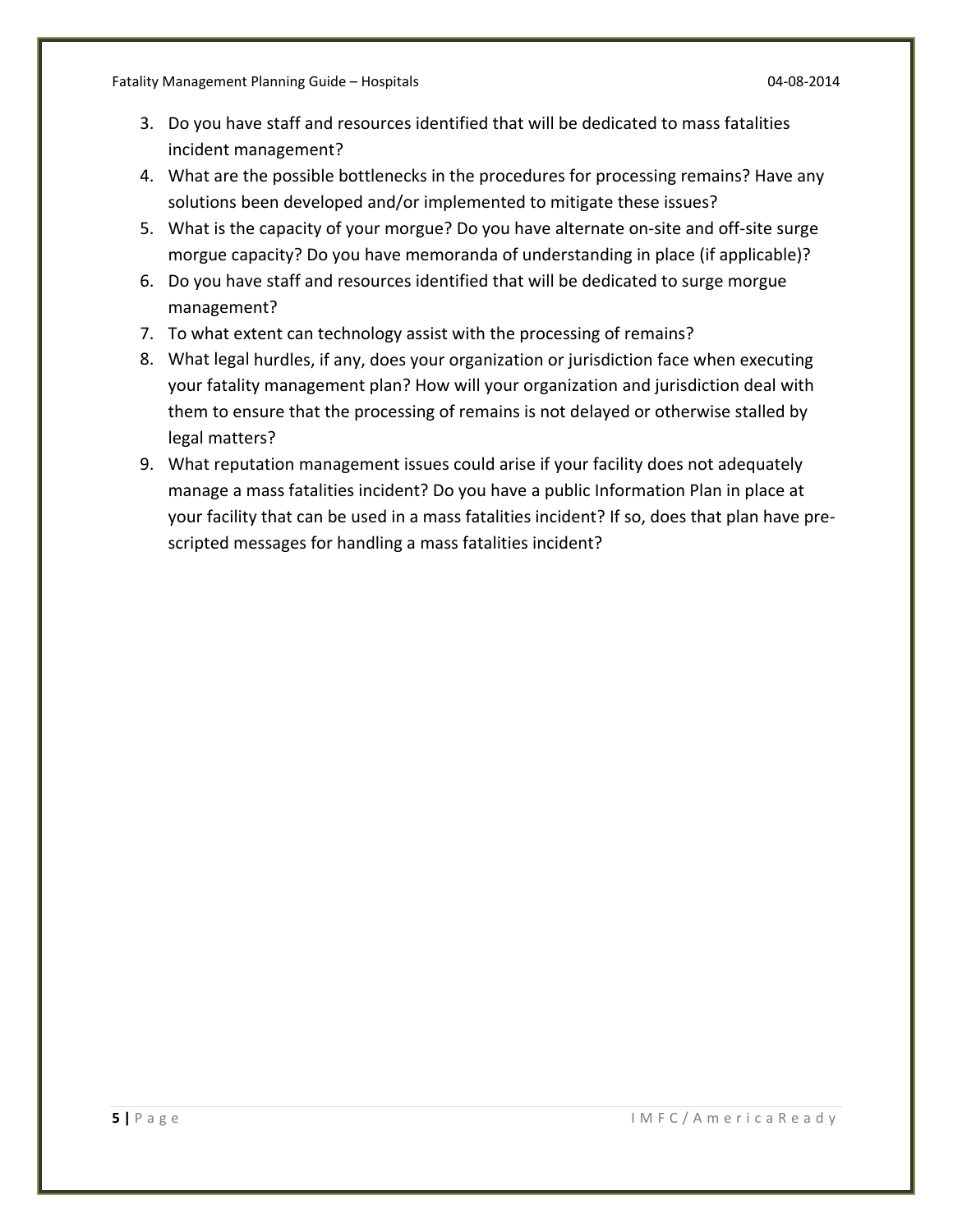# **FATALITY MANAGEMENT PLANNING ELEMENTS**

These elements coincide with sections of the Hospital Fatality Management Plan Template.

#### **INTRODUCTION**

Description: A common introduction should be developed for all fatality management plans that convey a shared message. Additional information should be tailored to fit each individual plan according to the needs of that department, agency, organization, or facility.

Introductions should include basic information as to the definition of a "Mass fatalities Incident" or MFI. It is recommended that all plans in the SE Minnesota region use shared terminology and definitions to avoid confusion.

#### **PLAN MAINTENANCE AND DISTRIBUTION**

Description: All fatality management plans should include a detailed section regarding how the plan should be maintained, how it should be distributed, and when these activities should take place. Annual reviews are recommended with periodic updates for resource and contact information.

Hospital plan maintenance should include:

- A schedule for plan review and updates
- A description of who is responsible in-house for plan review and updates
- A list of stakeholders that should be included in the update process
- A description of the approval process for updates

#### **PURPOSE AND SCOPE**

Description: A common message for the purpose and scope should be developed for each fatality management plan. Additional information should be tailored to fit each jurisdiction.

#### Purpose

The fatality management plan provides an overview of how identification and statutory services will be established in the event of a mass fatalities incident.

The fatality management plan provides a framework in support of the ME/Coroner efforts during mass fatalities incidents. The ME/ Coroner assumes the lead role in coordinating the activities of all public and private agencies engaged in a mass fatalities incident.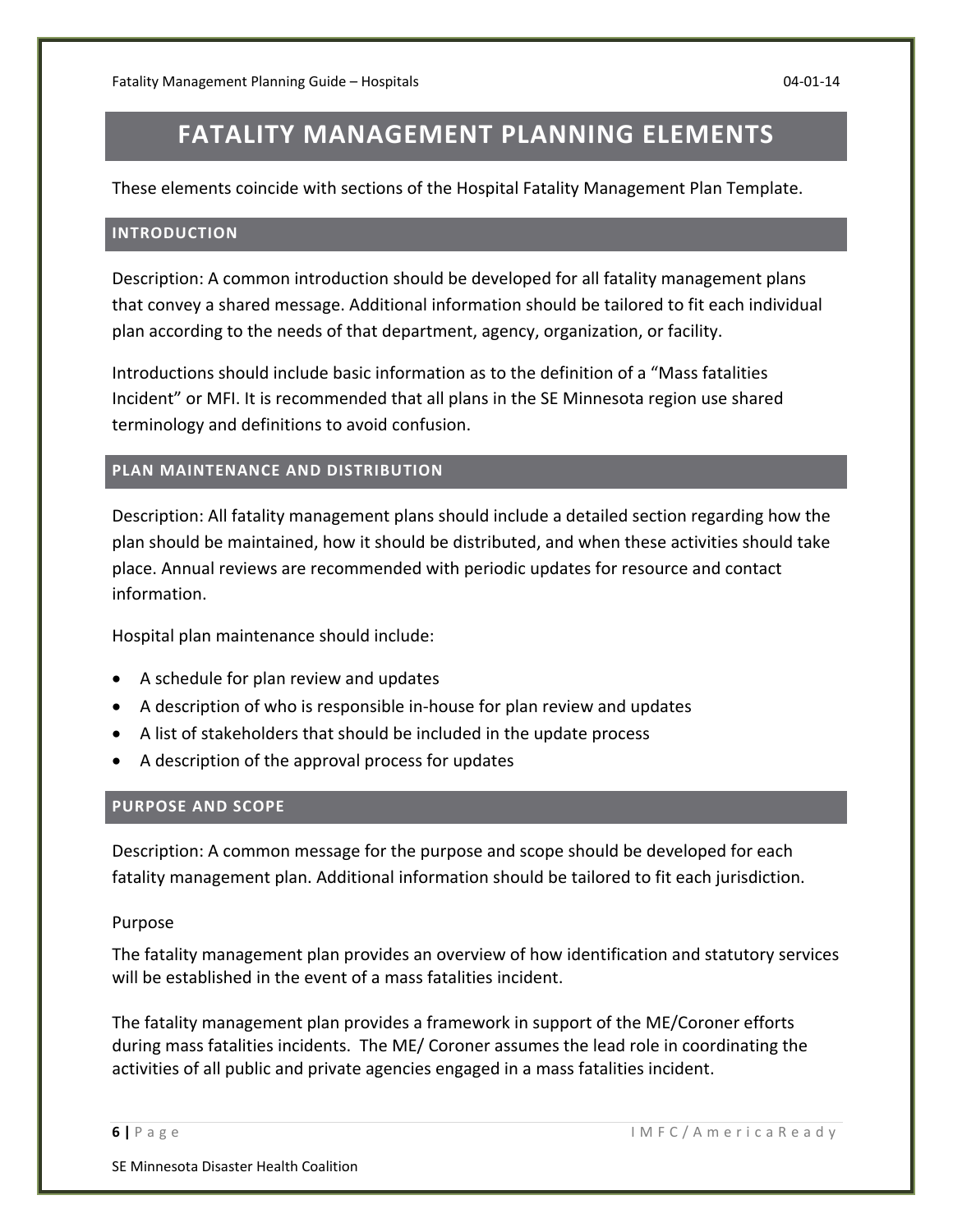#### Scope

An effective response to a Mass Fatality incident will require coordination of not only the critical field response, but of the many expected missions in support of those specialized activities.

This plan assumes that the hospital may be without major Federal assistance for up to 72 hours.

This plan:

- **Describes the activation process by which a hospital response and resources are** engaged in a mass fatalities incident
- **If all is designed to work in concert with the activated Community Fatality Management Plan**
- **Does not supersede existing hospital administrative rules or County laws**

# **AUTHORITIES AND REFERENCES**

All fatality management plans should include all relevant local, state, and federal authorities and references as determined by the department, agency, organization, or facility and other key stakeholders. The section should include brief information for each authority listed.

# **SITUATION AND ASSUMPTIONS**

Situations and assumptions should be tailored to fit each jurisdiction. Unique planning challenges exist in a number of counties that may require more detailed information.

# **CONCEPT OF OPERATIONS**

The fatality management plan should include a Concept of Operations or ConOps that is similar in format and structure. Details should vary based on jurisdictional need and capability. The ConOps is a brief overview of how fatality management operations will flow.

All fatality management plans policies and procedures should be integrated to coordinate with surrounding departments, agencies and organizations plans.

# **PLAN ACTIVATION NOTIFICATIONS**

Include notification actions for when the plan is activated.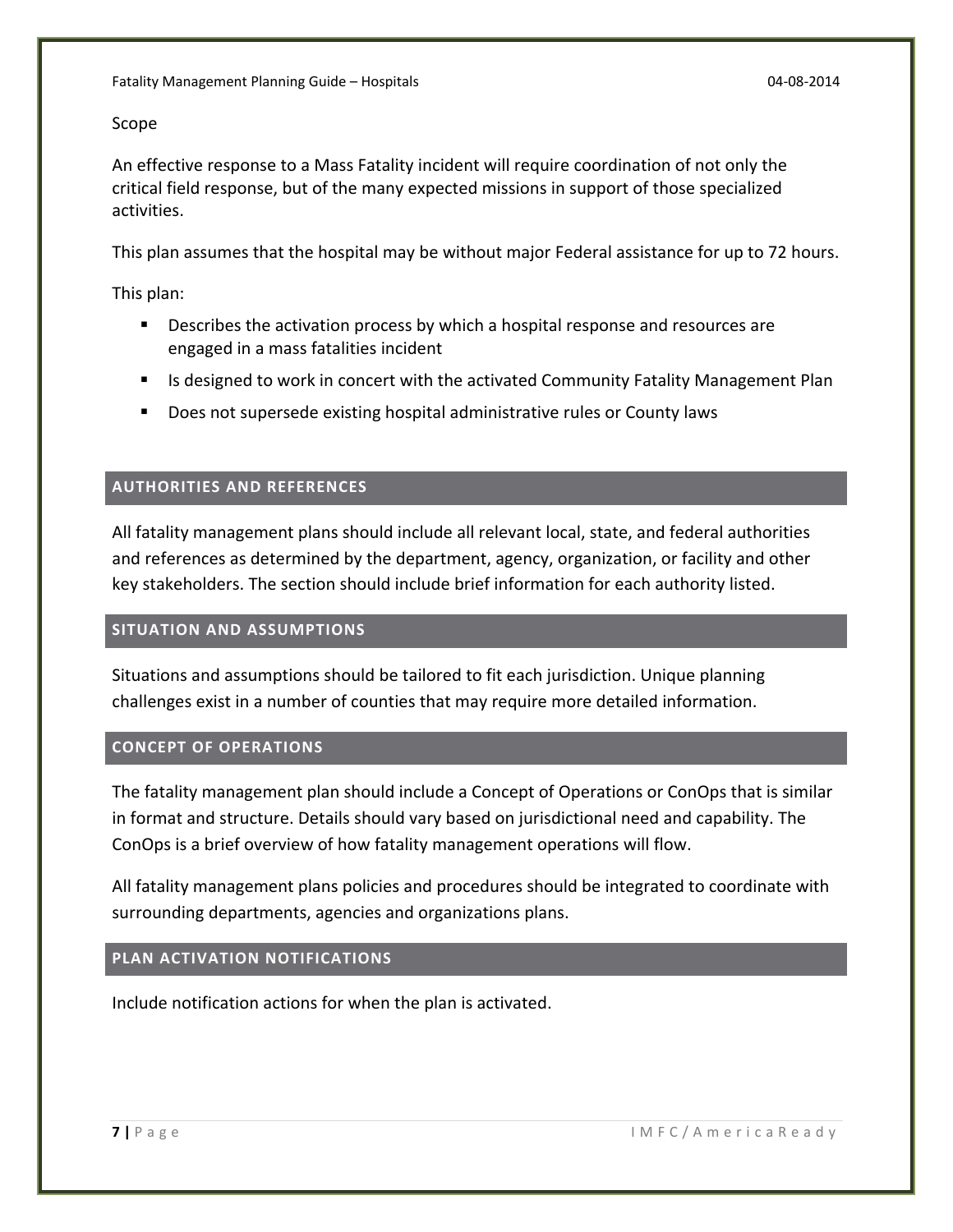#### **INCIDENT MANAGEMENT**

Describe how incident management occurs.

#### **MORGUE SURGE**

Each fatality management plan should describe morgue surge options, which should consider the following:

- **Storage of Remains**
- **EXECONTER CONTAINATED EXECUTE**

**Storage of Remains:** remains, prior to transfer to the Coroner/Medical Examiner or selected funeral home/mortuary, should be placed in secure storage in [insert room number and or location description]. Special Note: Morgue facilities for storing remains should be capable of sustaining a temperature of 1.1‐4.4 degrees Celsius (34‐40 degrees Fahrenheit). If the proper temperature is not attainable, the Coroner/Medical Examiner should be promptly informed and an alternative storage venue should be identified. If a funeral home/mortuary has been selected by the family or Coroner/Medical Examiner, coordination with the funeral home/mortuary will be beneficial to expedite a resolution to the storage temperature problem. Other considerations for a functional hospital morgue include:

- 1. Integrated back‐up electrical power and HVAC
- 2. Close proximity to transportation staging area that offers privacy from public view
- 3. Access to communications resources (e.g. telephone, fax, computer/internet)
- 4. Ability to be secured for limited/authorized access
- 5. Access to hand washing facilities
- 6. Access to PPE
- 7. Non‐porous flooring
- 8. Adequate ventilation
- 9. Call local Emergency Management Agency when facility capacity is exceeded

**Hazardous Material Decontamination:** In the event that the deceased remains are contaminated either due to the inability to effectively decontaminate or as the result of a decision to preserve forensic evidence, careful attention to safety must be maintained. If decontamination is to be undertaken, the hospital's, or community HazMat Team, current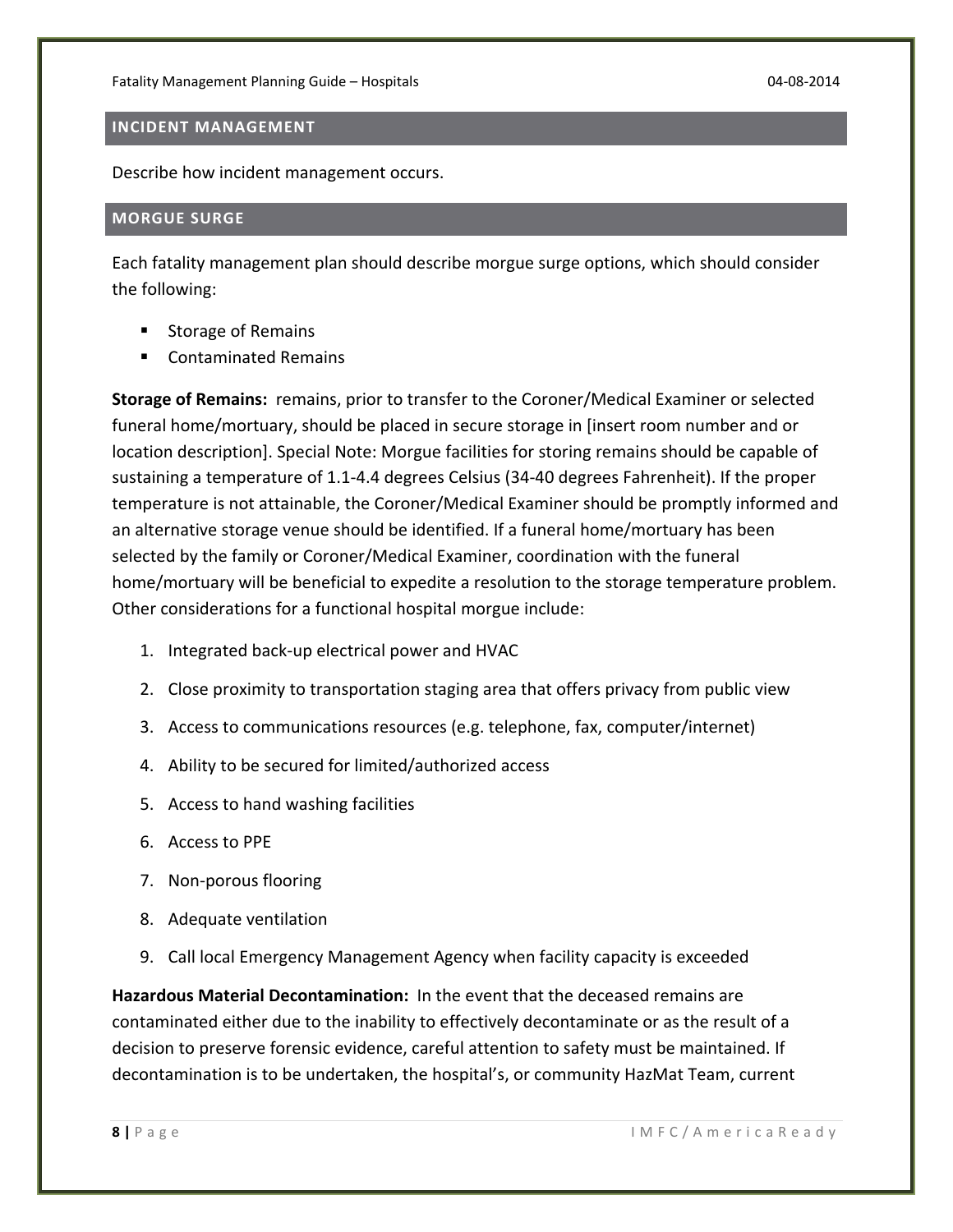decontamination procedures should be followed. In the event that successful decontamination is compromised (e.g. off‐gassing of cyanide), further consultation from appropriate resources may be appropriate such as the [Insert name of community designated Haz‐Mat Decon Response Team and contact number], and Poison Control Center.

#### **RELEASE OF REMAINS**

Describe the process for release of remains.

#### **MULTIAGENCY COORDINATION**

A mass fatalities response often requires the support of several other departments, agencies, organizations or facilities. Each plan should include a section for multiagency coordination or outside support. This section should outline *what* steps are needed to request or notify that support (and under what circumstances it can be requested or notified), *who* is responsible for those requests or notifications, and *how* that support will be integrated into your overall response.]

#### **RESOURCE COORDINATION**

Mass fatalities response operations are very resource intensive events. Mass fatalities incidents can be either man-made or natural events. In the case of man-made events, financial claims for reimbursement will or can be made against an entity that is deemed responsible for the incident. Regardless of the cause, it is necessary to maintain detailed records of costs and expenditures in the event reimbursement is possible.

The plan should include a list of the basic resource requirements necessary to meet a minimum response in a mass fatalities incident (based on your own unique trigger or number of deaths that defines a mass fatalities incident in your facility.) The resource requirements list can be added as a checklist to ease an annual inventory and update process and should include all of those items needed to meet every phase of the response from plan activation, mobilization or resources, operations, and demobilization. The process for doing an annual update or inventory should also be documented.

In addition to the resource requirements list, the process for coordinating resources should be included in the plan. Any resource that is acquired or shared through outside sources should be thoroughly documented according to *what* resources may be need, *where* the resource can be acquired, *who* can make the request, what the *resource request process* is, *how* the resource will be physically obtained and returned (if necessary).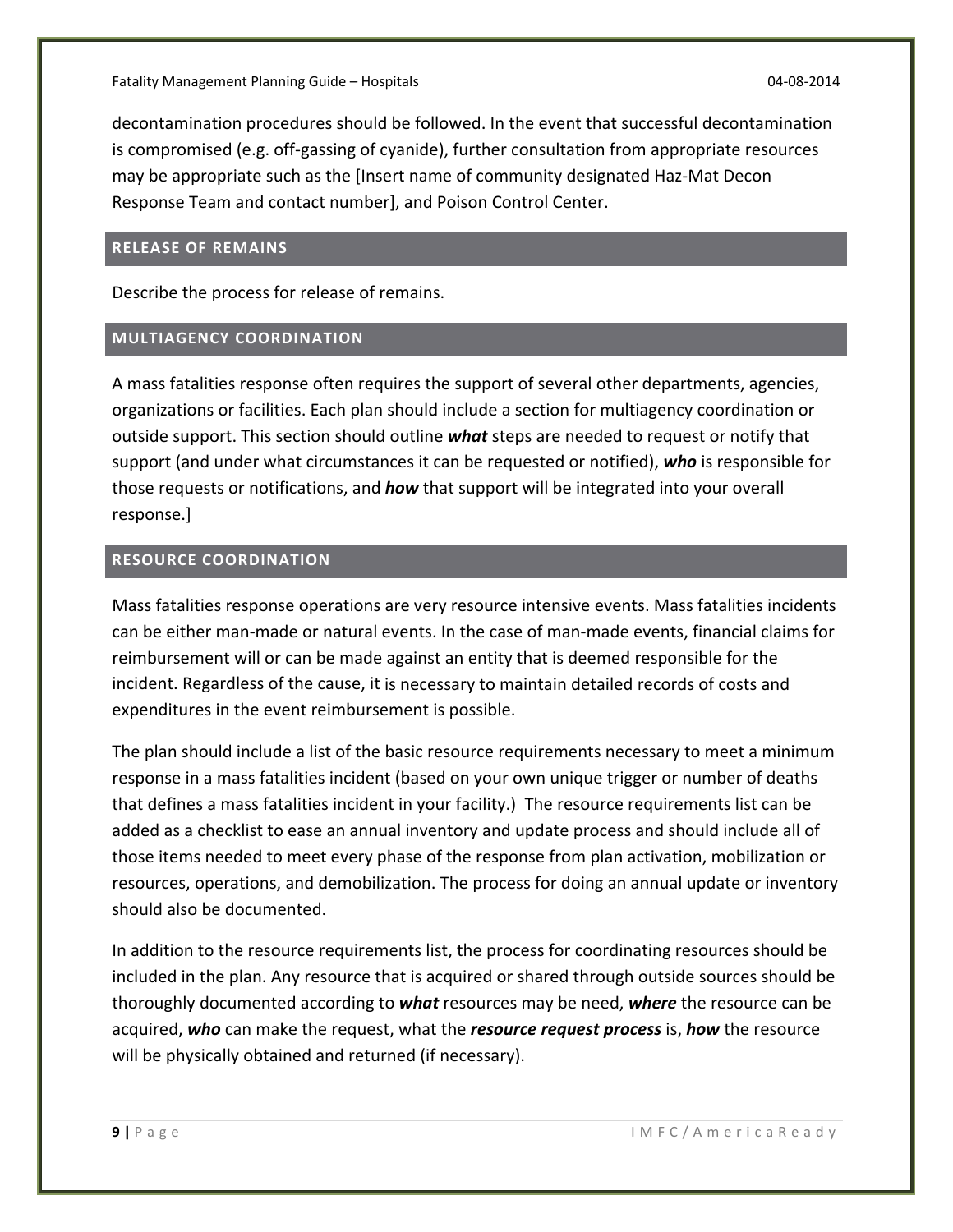#### **CHAIN OF CUSTODY**

Tracking decedents or maintaining a chain of custody in the hospital setting is an important piece of the hospital fatality management plan. While it is understood that most patients triaged as "red" or "expectant" will be at hospitals, it can be anticipated that some such patients will present to clinics in disaster situations. As such, it is important that clinics have mechanisms in place to support the successful tracking of decedents.

Develop a Decedent Tracking Log. Ensure that this form is utilized and maintained properly during a disaster.

Develop a process for patient information to be utilized for the "matching" process, whereby unidentified decedents are recognized as other definitive identifying information becomes available.

Develop an address or locator process to quickly identify where a decedent is being stored (such as Exam Room 1D). This can also be monitored on the Decedent Tracking Log if the decedent needs to be moved from one decedent storage area to another within the facility.

# **Planners should explore ways to ensure as many decedents as possible are directed to mortuaries. Key considerations include:**

- Contact mortuary/ME/Coroner to discuss methods to expedite decedent release.
- Ensure that all necessary documentation is completed on the part of the healthcare facility.
- For scenarios that call for physicians to sign death certificates (e.g. pandemic), coordinate just‐in‐time training for physicians regarding the signing of death certificates. Consider the activation of the "Physician in Charge" death certificate signing method, if practiced and part of facility policy.
- Advise admissions staff to collect decedent processing information from patients as part of the admissions process, to include preferences regarding mortuaries, burial/cremation, and religious/cultural practices as appropriate.

If a hospital's capacity to manage fatalities has been overwhelmed AND a Victim Identification Center has been activated, the following should be considered prior to transporting decedents:

 ALL who interface with the deceased should record official personal identification information (first, middle, last name and suffix; race/ethnicity, color of eyes, hair, height, and weight; home address, city, state, zip and telephone number; location of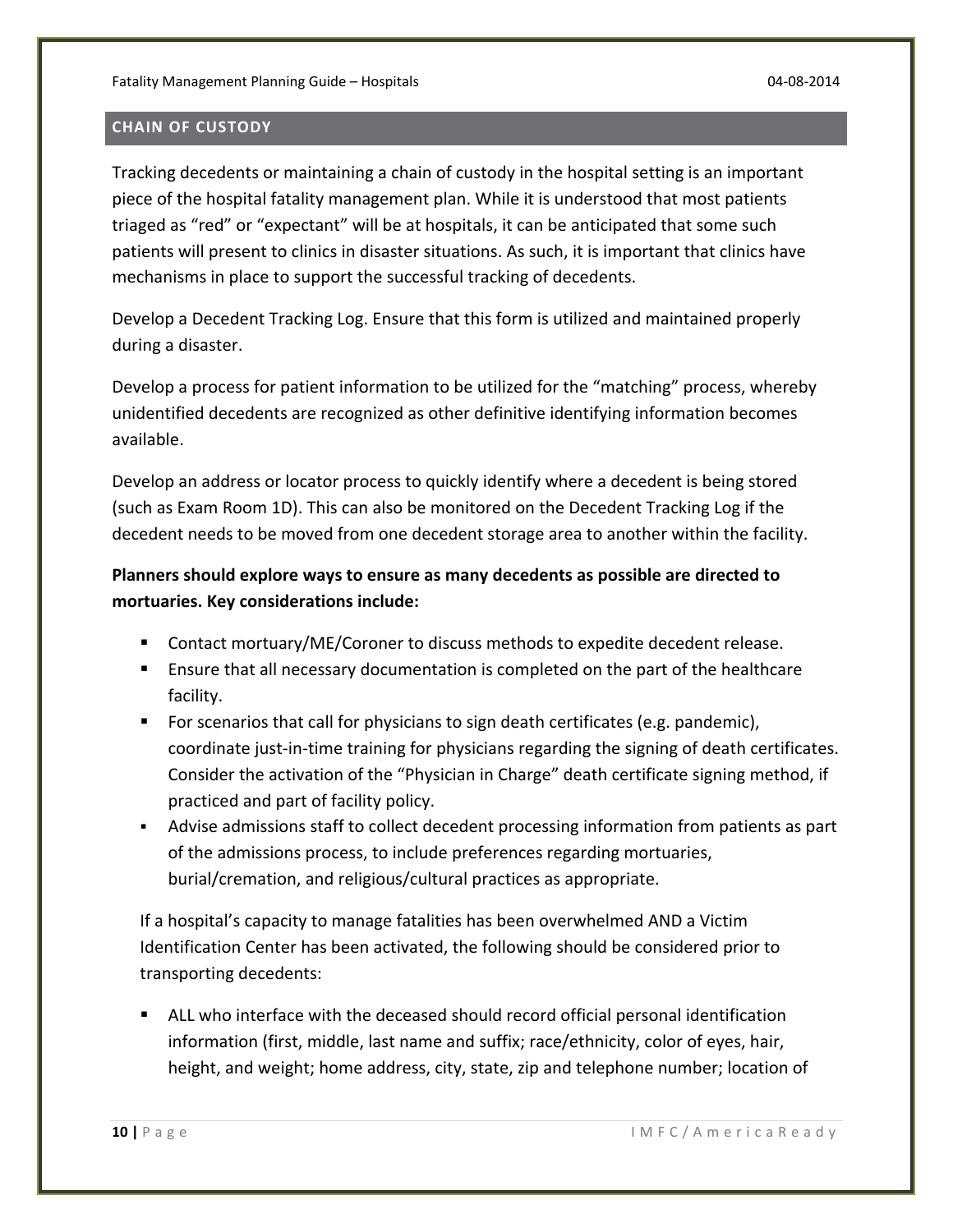death and place found; place of employment and employer's address; date of birth, social security number and age; and next of kin—or witness—name, contact number and address).

- To ensure proper identification of the deceased, consider implementing standardized methodology for collecting samples of deceased such as a right thumbprint, DNA sample (e.g., saliva swab or blood stain card), and a facial photograph. In the case of decomposed bodies, this may also include assistance from the ME/Coroner for identification—anthropological markers, dental impressions, and, if possible, fingerprints, etc.
	- o Although these identification samples may not need to be processed, those in authority are able to substantiate the identification of the decedent at a later time should individuals question the ME/C about a decedent's identity.
- **Healthcare facilities may want to consider designating a single physician, familiar with** patients' records, as responsible for expeditiously signing death certificates.
- Consider pre-identifying "collection points" for the deceased to centralize processing and hold remains at the lowest appropriate local level. Have an authorized person certify deaths en masse and batch process death certificates of identified decedents to improve efficiency.
- At the designated collection point, trained personnel should sort bodies by cause and manner of death (identified pandemic influenza cases vs. ME/Coroner cases) to ease subsequent processing (victim identification and issuing a death certificate).
	- o Attended deaths will have a known identity and may have a signed death certificate. Unattended deaths may require the ME/Coroner to further process remains to determine identification, issue the death certificate, track personal effects, and notify next of kin.
- Establish a uniform method for numbering and tracking decedents, such as the state abbreviation, zip code, and a case number (with name if identified).
- When moving, storing, and/or releasing remains and personal effects, keep detailed records like that of a chain‐of–evidence for each individual decedent and personal effects bag.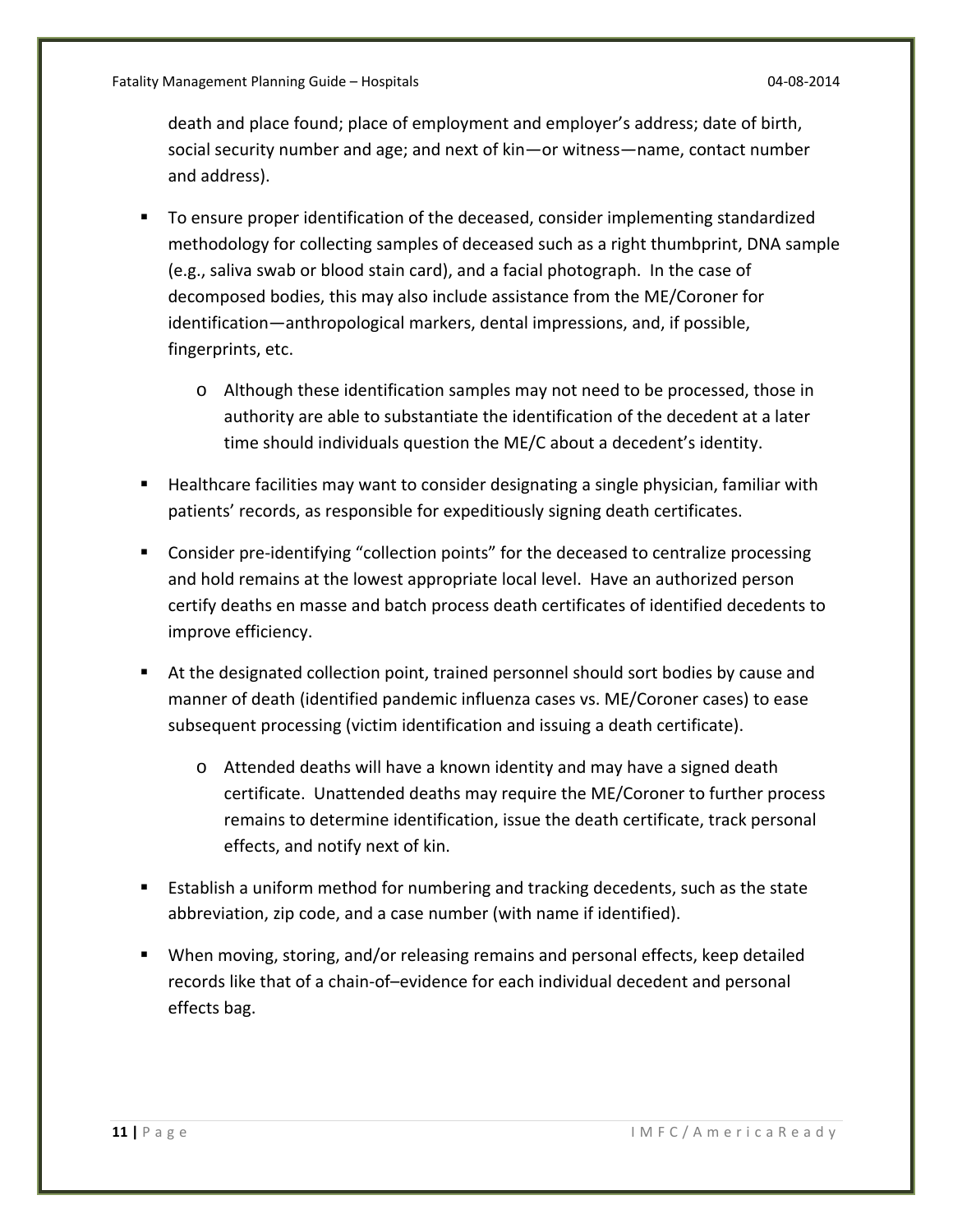#### **VOLUNTEERS & CREDENTIALING**

Describe the process for volunteer management and credentialing.

#### **PSYCHOLOGICAL FIRST AID**

The hospital should plan for the mental health of staff. Describe in this section the plan for staff behavioral health support.

#### **FAMILY ASSISTANCE CENTER**

Hospitals should have a plan to provide for family assistance during disasters. *A Family Assistance Center (FAC) is generally a community‐based operation, but the hospital plan should include family assistance functions and include procedures for integrating activities into the community FAC operations.* The purpose of a **Family Assistance Center (FAC)** is to provide a safe and private place, protected from the media, for families of deceased, missing or injured survivors to grieve and/or wait for information regarding their loved ones and the status of rescue or recovery activities. This is often the location where families will be informed about the positive identification of their loved one(s).

Key activities provided by various agencies include:

- Providing privacy and support services to grieving families
- Security from media and curiosity seekers
- Facilitating information exchange between ME offices, local officials and the families in order to assist in identification of victims
- Providing death notification, to facilitate the processing of death certificates and release of remains
- Providing information about recovery efforts

#### **DEMOBILIZATION**

The plan should include a documented process for how response operations will be discontinued and demobilized once the response phase has been completed. Be sure to include *who* has the authority to deactivate operations (and under what circumstances), *what* notifications need to be made, and all other steps that need to be taken to ensure that day‐to‐ day operations can resume as normal.]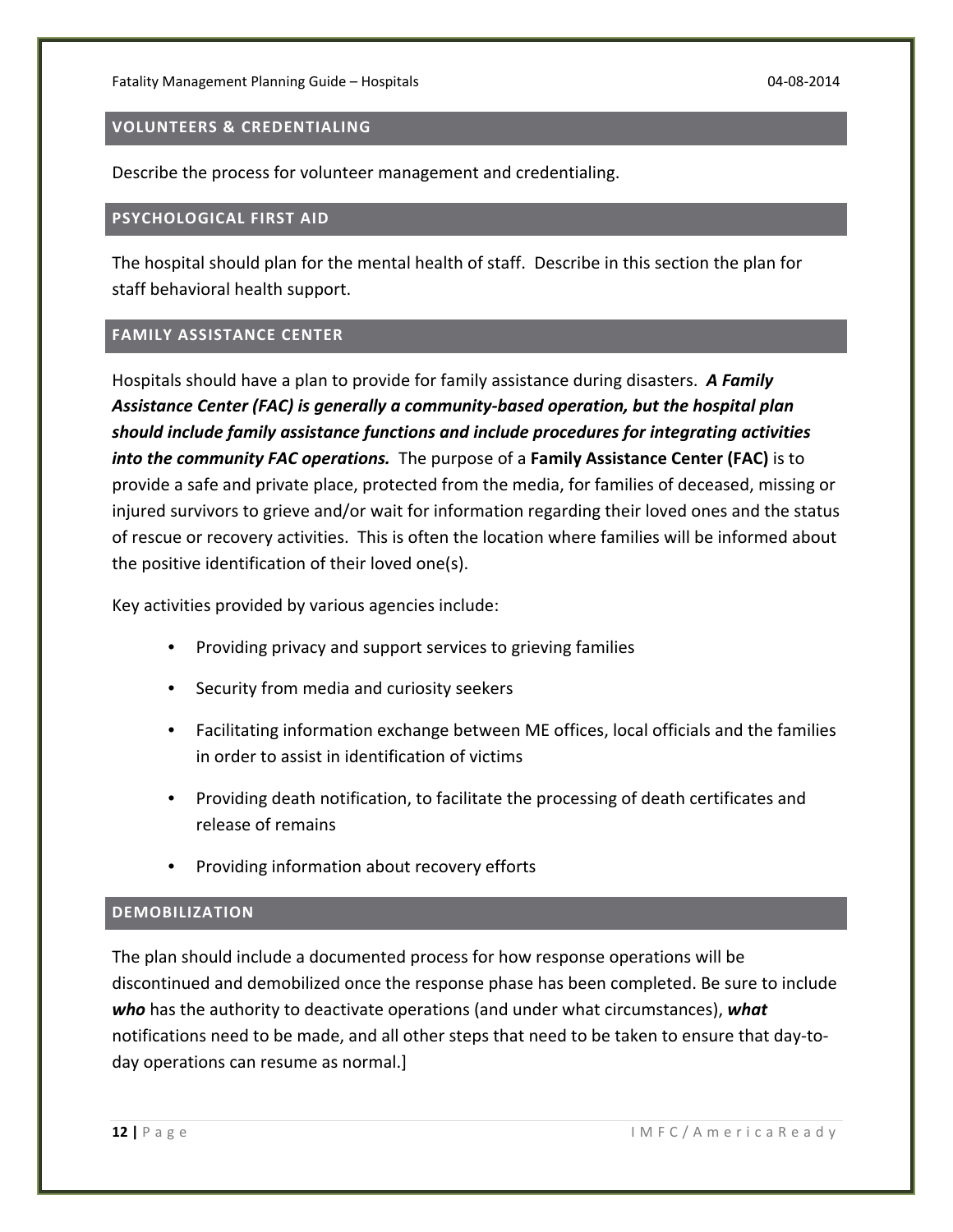#### **APPENDIX C (IN TEMPLATE) POLICIES**

There may be special situations in which specific policies may need to be included in your planning. These policies should only be used as guidance in creating your own policies that meet the needs of your hospital.

#### **TRANSPORTATION**

Planning for the transportation of remains from the hospital should be done in coordination with the medical examiner. Other considerations for the transportation of remains from the hospital include coordination with funeral homes, emergency management, and transport companies that would be supporting the activity. All transportation activities to and from the facility should be documented in the plan.

#### **PUBLIC INFORMATION**

A trained and experienced public information officer (PIO) from the hospital is an integral member of the Joint Information Center (JIC) staff for a mass fatalities incident. The local EMA will work with the medical examiner or medical examiner representative and representatives from the incident site, Victim Identification Center and Family Assistance Center for news conferences and interviews as requested by the Joint Information Center (JIC).

When requested, medical examiner/coroner's office will provide information to the JIC to coordinate the release of information to the media and public. All media requests should be funneled through the JIC. If information is requested by the media from the ME staff‐staff should not release information. They should let their supervisors know, who will, in turn notify the JIC.

#### **DATA/INFORMATION MANAGEMENT**

#### **Vital Records:**

It is critical that death certificates be processed accurately.

- 1) Death certificates issued according to procedures normally in place and as directed by the ME
- 2) The administrative or judicial issuance of death certificates in situations in which there is an absence of positive physical forensic scientific identification is a responsibility of the ME in conjunction with local legal and public health authorities. (Presumption of death from absence, MN statue **576.141 )**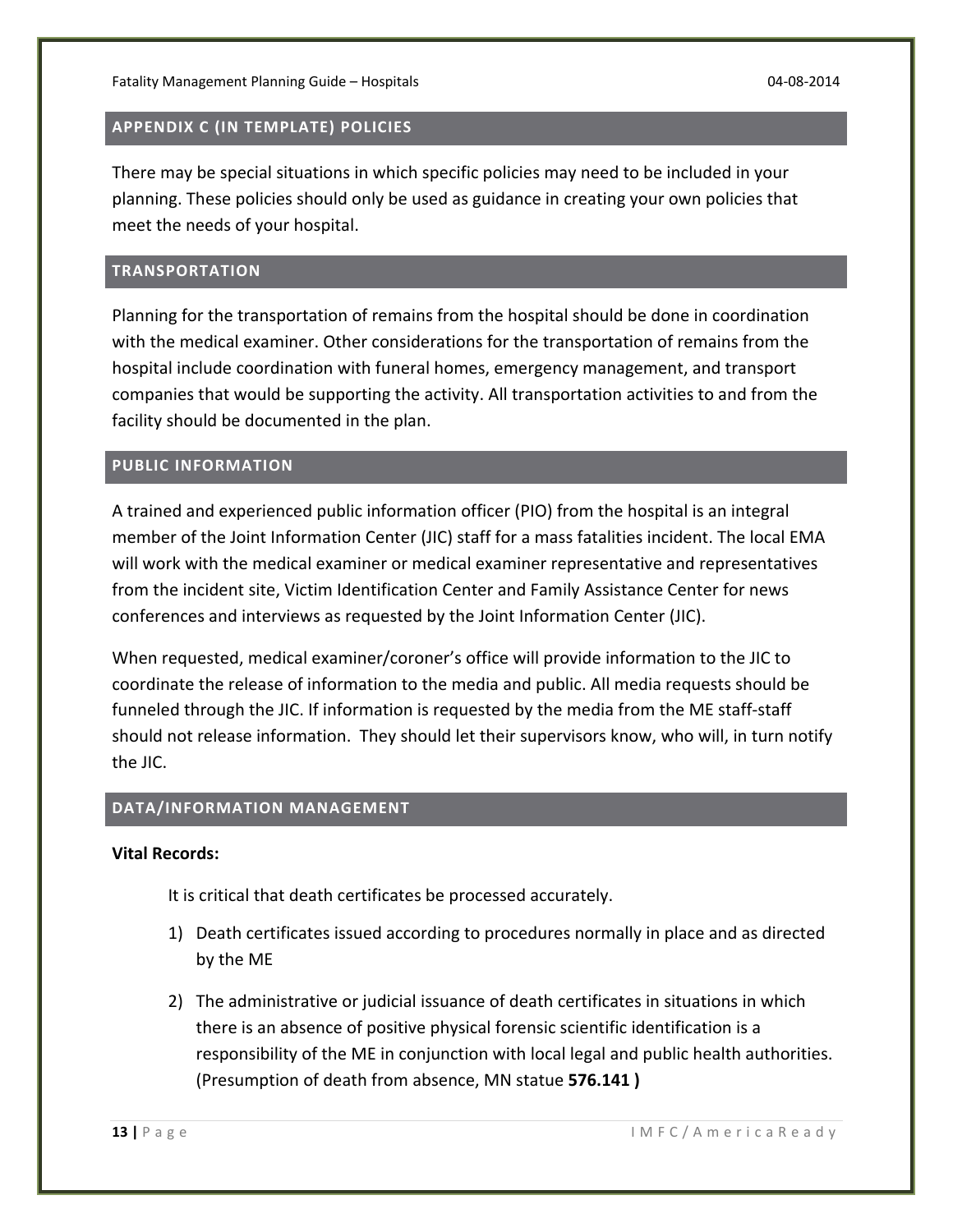3) When circumstances suggest that a death has occurred although a dead body cannot be produced to confirm the fact of death, a death record shall not be registered until a court has adjudicated the fact of death. ( **144.221 sub 3 )**

#### **TRAINING AND EXERCISES**

Multi‐year Training and Exercise Plans should include information and guidance for exercise and training recommendations for all personnel and other key stakeholders involved with the fatality management plan.

Exercises provide training and practice for emergency events that test readiness, evaluate the fatality management plan, and provide detailed feedback for your facility. Even though exercises can be costly and time consuming, they are the best way to test a plan prior to an actual mass fatalities incident.

In the multi-year training and exercise plan, present a strategy for training and exercises, including:

- The functions and/or parts of the plan that you will exercise.
- The type of exercises.
- How you will evaluate the exercises.
- A time frame within which each exercise will be done

Information and guidance for developing a fatality management training and exercise plan should be integrated with existing policies and procedures and coordinated with the departments, agencies, organizations, or other facilities that would support your response to a mass fatalities incident. This plan should be established to keep staff up-to-date and orient new employees to the Plan. Remember to train with those departments, agencies, organizations, or other facilities that support your fatality management plan.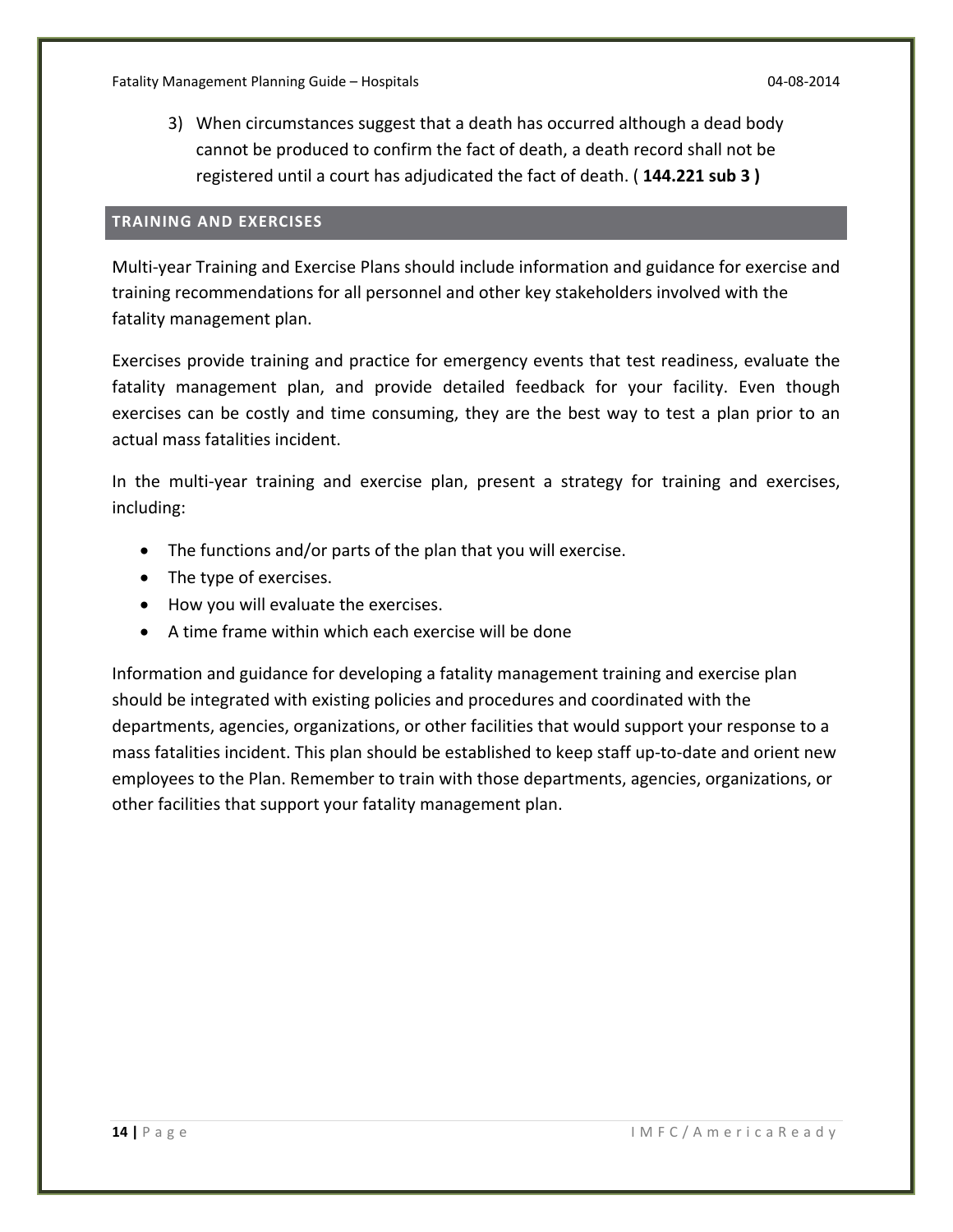# **HOSPITAL PLANNING CHECKLIST**

In addition to the planning elements described in this guide, this checklist contains items that should be included on a hospital fatality management plan.

| <b>Additional Hospital Planning Elements</b> |                                                                                                                                                                         |           |  |
|----------------------------------------------|-------------------------------------------------------------------------------------------------------------------------------------------------------------------------|-----------|--|
| 1.                                           | <b>General Plan Requirements</b>                                                                                                                                        | Completed |  |
| $\bullet$                                    | Integrate with other pertinent protocols in facility's comprehensive Emergency                                                                                          |           |  |
|                                              | Operations Plan, including activation of hospital incident command system (ICS)                                                                                         |           |  |
| $\bullet$                                    | Identify back-up measures for key components wherever appropriate                                                                                                       |           |  |
| $\bullet$                                    | Assign responsibilities and formal process for review and update of plan, including                                                                                     |           |  |
|                                              | incorporation of after action report results (utilize AARs for exercise and live events)                                                                                |           |  |
| $\bullet$                                    | Develop staff training including plan overview, specific roles and responsibilities,                                                                                    |           |  |
|                                              | utilization of mass fatality equipment, and knowledge of primary/surge morgue                                                                                           |           |  |
|                                              | areas                                                                                                                                                                   |           |  |
| ٠                                            | Identify points of contact for information on fatality management resources                                                                                             |           |  |
|                                              | 1. Medical Examiner                                                                                                                                                     |           |  |
|                                              | <b>Funeral Directors</b><br>2.                                                                                                                                          |           |  |
|                                              | Cultural and Faith-based community contacts<br>3.                                                                                                                       |           |  |
|                                              | Vendors that support surge plans (e.g., refrigerated trucks)<br>4.                                                                                                      |           |  |
| ٠                                            | Uses standard terminology in common and consistent plain English language and                                                                                           |           |  |
|                                              | emphasize its use by staff during a fatality management plan activation                                                                                                 |           |  |
| 2.                                           | Activation                                                                                                                                                              | Completed |  |
| ٠                                            | Define criteria and authority for decision to activate the plan                                                                                                         |           |  |
| $\bullet$                                    | Define the plan for communication and coordination with the Coroner/Medical                                                                                             |           |  |
|                                              | Examiner, SEMN Healthcare Multi-Agency Coordination Center and the operational                                                                                          |           |  |
|                                              | area Incident Command Center (e.g., EMS DOC or EOC)                                                                                                                     |           |  |
| ٠                                            | Identify and/or reference Crisis Communication/Public Information Plan                                                                                                  |           |  |
| 3.                                           | <b>Incident Management</b>                                                                                                                                              | Completed |  |
| $\bullet$                                    | Identify the lead person to implement the hospital's Fatality Management Plan                                                                                           |           |  |
| $\bullet$                                    | Develop or adopt hospital specific Job Action Sheets for Fatality Management                                                                                            |           |  |
|                                              | positions under an ICS structure (HICS) (Refer to Appendix B for an example Job<br>Action Sheet.)                                                                       |           |  |
| 4.                                           | Communication                                                                                                                                                           | Completed |  |
|                                              |                                                                                                                                                                         |           |  |
| $\bullet$                                    | Assign responsibility for maintaining communication with the Hospital Command<br>Center to receive mortality estimates in order for Logistics to anticipate and provide |           |  |
|                                              | needed administrative and morgue equipment                                                                                                                              |           |  |
|                                              | Define the process for communications with local government point of contact                                                                                            |           |  |
|                                              | (Liaison Officer or designee)                                                                                                                                           |           |  |
|                                              | Define the process for contacting County Emergency Medical Services (EMS) -                                                                                             |           |  |
|                                              | Departmental Operations Center (DOC) and/or facilities (Liaison Officer or                                                                                              |           |  |
|                                              | designee)                                                                                                                                                               |           |  |
|                                              | Define the process for contacting the Medical Examiner (i.e., case reporting, status                                                                                    |           |  |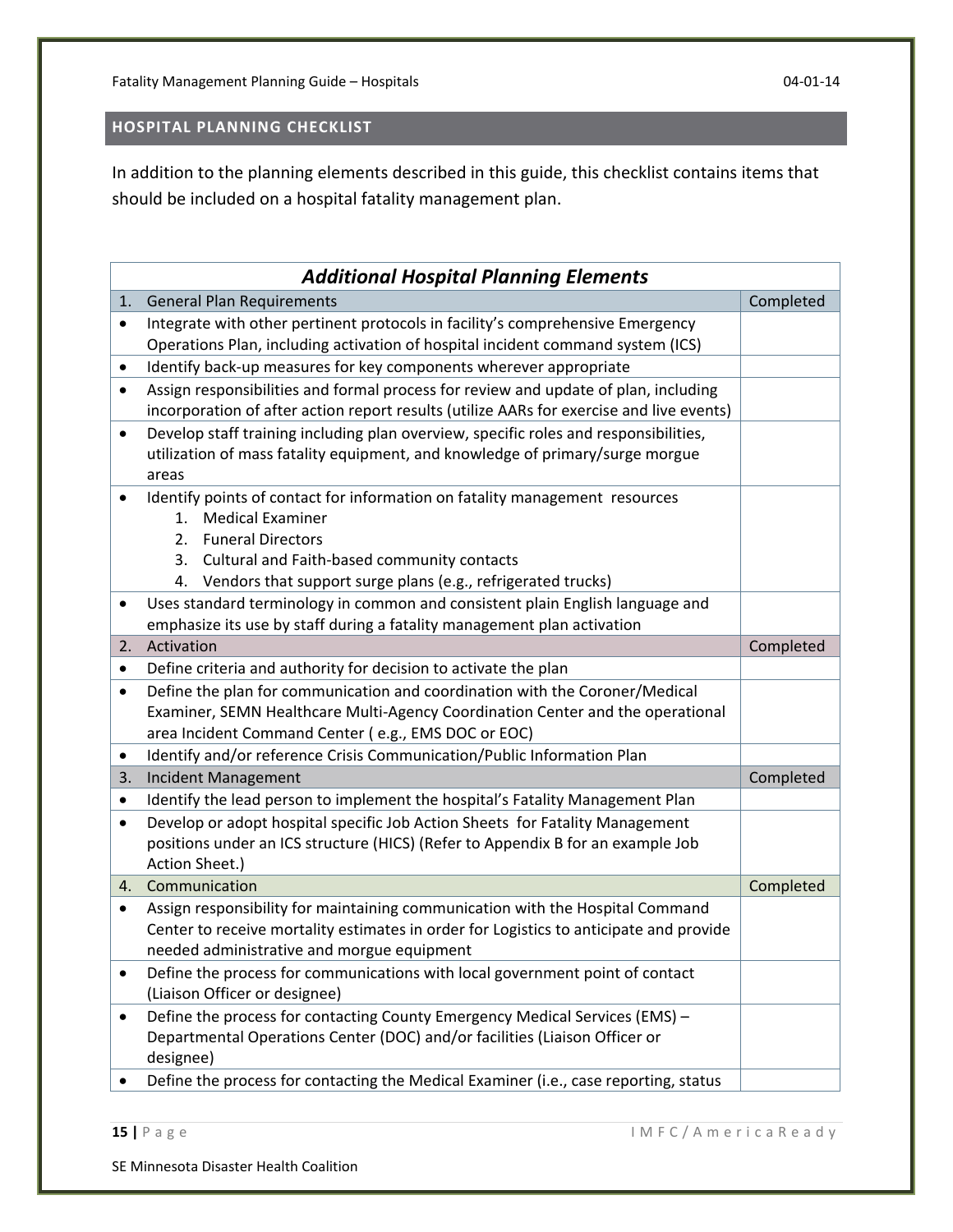|           | updates) during an activation                                                           |           |
|-----------|-----------------------------------------------------------------------------------------|-----------|
| 5.        | <b>Morgue Surge</b>                                                                     | Completed |
| $\bullet$ | Identify current morgue capacity: number and location (May also be labeled              |           |
|           | Primary Morgue)                                                                         |           |
| $\bullet$ | Identify surge capacity morgue: number and locations (May also be labeled               |           |
|           | Secondary, Surge, or Temporary Morgue)                                                  |           |
| $\bullet$ | Consider identification of a tiered level with triggers to prompt activation of a surge |           |
|           | morgue. This may be the result of the number of decedents (escalation and de-           |           |
|           | escalation), new resources available, the viability of the current location, etc.       |           |
| 6.        | <b>Staff Training and Exercises</b>                                                     | Completed |
| $\bullet$ | Develop staff training to include plan overview, specific roles and responsibilities,   |           |
|           | utilization of equipment, supplies, notification, decedent tracking, and secondary or   |           |
|           | surge morgue areas                                                                      |           |
| ٠         | Conduct and track staff training on plan overview, specific roles and responsibilities, |           |
|           | utilization of equipment, supplies, notification, decedent tracking, and secondary or   |           |
|           | surge morgue areas                                                                      |           |
| $\bullet$ | Assign responsibilities and formal review process, including incorporation of after     |           |
|           | action report results and updates                                                       |           |
| ٠         | Incorporate fatality management plan into exercise program, including specific          |           |
|           | objectives in future exercises                                                          |           |
| 7.        | Resources                                                                               | Completed |
| $\bullet$ | Identify a list of mental/behavioral health, community and faith-based resources to     |           |
|           | provide counseling to personnel during a mass fatalities incident                       |           |
| $\bullet$ | Identify Personal Protective Equipment (PPE) needed                                     |           |
| $\bullet$ | Identify local/city/county/regional caches                                              |           |
| 8.        | Tracking and Next of Kin Notification                                                   | Completed |
| $\bullet$ | Develop a process to identify decedent (such as DNA swabs, photos and/or                |           |
|           | fingerprints) and attach hard copy to the outside of the body bag.                      |           |
| ٠         | Develop a process to track decedents                                                    |           |
| $\bullet$ | Describe the process for assignment of staff members to conduct and track               |           |
|           | family/responsible party notification.                                                  |           |
| $\bullet$ | Develop and/or follow standard operating procedures to identify, protect decedent       |           |
|           | personal property, including transfer to next-of-kin, Medical Examiner, law             |           |
|           | enforcement, or funeral director.                                                       |           |
| ٠         | Develop and/or follow standard operating procedures to maintain integrity and           |           |
|           | chain-of-custody of decedent personal property if identified as potential evidence.     |           |
| 9.        | Recovery, Reverting to Daily Morgue Plans                                               | Completed |
| $\bullet$ | Develop criteria and responsibilities for closing temporary or surge morgue site and    |           |
|           | reverting to primary morgue                                                             |           |
| ٠         | Define process to address staff stress and debriefing                                   |           |
|           | Identify plan to restock supplies and equipment                                         |           |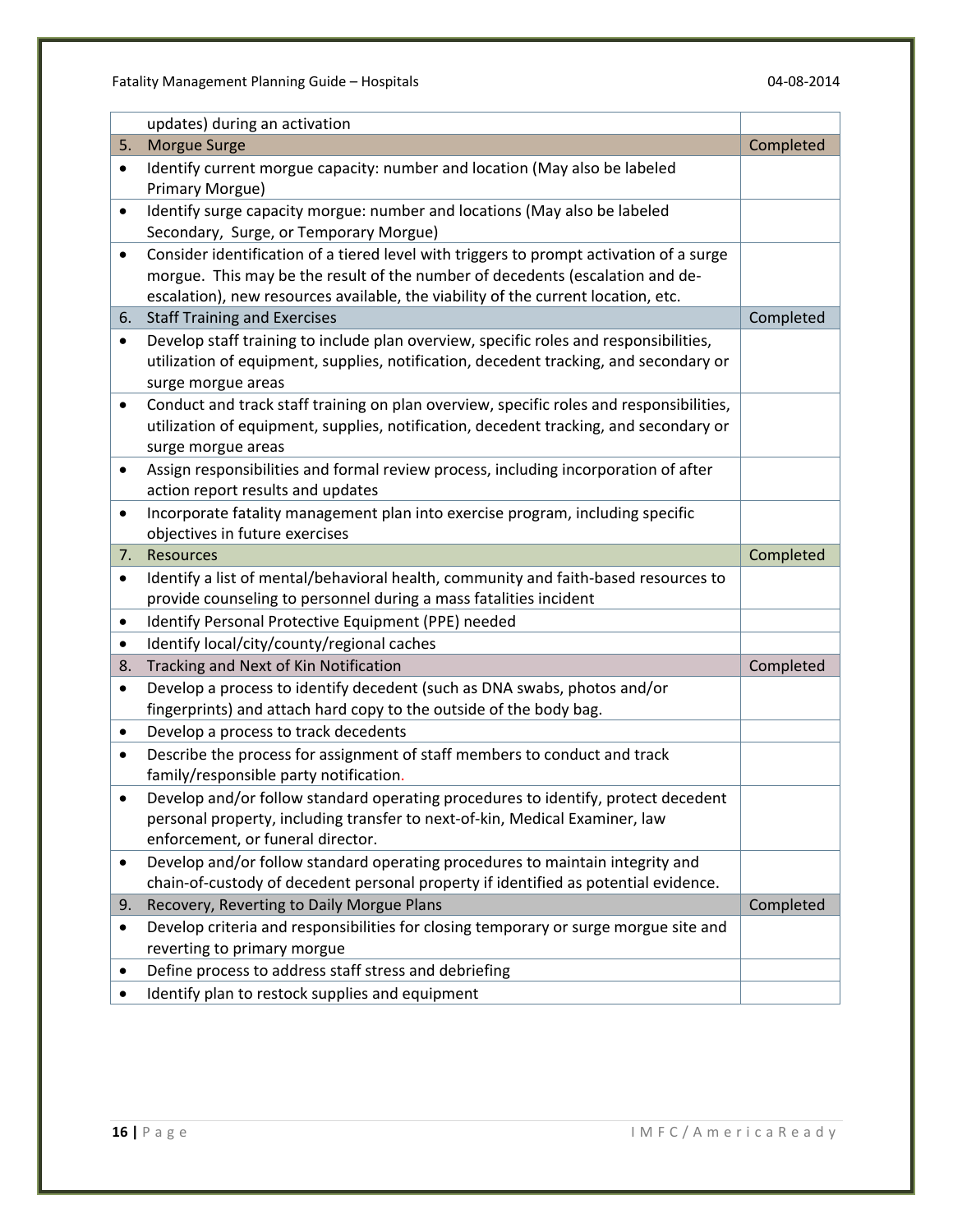#### **EXAMPLE DECENDENT MANAGEMENT POLICY/PROCEDURE**

#### Policy

It is the policy of the hospital to appropriately prepare, store and arrange for the disposition of a patient's body and belongings after a patient has expired and has been declared deceased by a licensed physician. In all cases, the body of the deceased will be treated in a manner that maintains dignity and respect with every effort made to assist in the arrangement of disposition consistent with the cultural and religious wishes of the deceased and/or family.

#### Procedure

- *1. Personal Protection: Any persons handling remains (e.g. hospital staff, Medical Examiner, funeral home staff), if the patient died of or was recently exposed to an infectious disease, shall be notified. As a general rule, all personnel who remains should take protective precautions including:*
	- o *Wear disposable long‐sleeved cuffed gown (should be waterproof if exposure to body fluids is anticipated)*
	- o *Wear non‐sterile gloves covering the cuffs of the long‐sleeve gown;*
	- o *Wear a surgical mask capable of filtering respiratory particulate if handling the body immediately after death*
	- o *Wear surgical cap and face shield if exposure to body fluids is anticipated;*
	- o *Wear water‐proof shoe‐covers if exposure to body fluids is anticipated;*
	- o *Maintain proper hand washing*
- 1. Personal Belongings: As a general rule, jewelry, wallets, purses and other valuable should not accompany the body to the hospital morgue. Jewelry or other valuables should be labeled with the patient's full name, address, telephone number, and hospital record number. Jewelry or other patient valuables may be given to a spouse or next of kin as documented in the patient record, unless the death has been determined to be a Medical Examiner case. If next of kin are not available, the inventoried items should be sent to a secured storage location or accompany the patient to the morgue. Any jewelry that remains on the body or is sent to the secured location should also be clearly documented in the patient record.
- 2. Location of Death: Document location death occurred (e.g. In‐patient unit, ancillary department, OR, PACU, Labor and Delivery). Each location may require attention to procedures and notifications trees that are sensitive to the needs of that location. (Insert list of procedures and reference here)